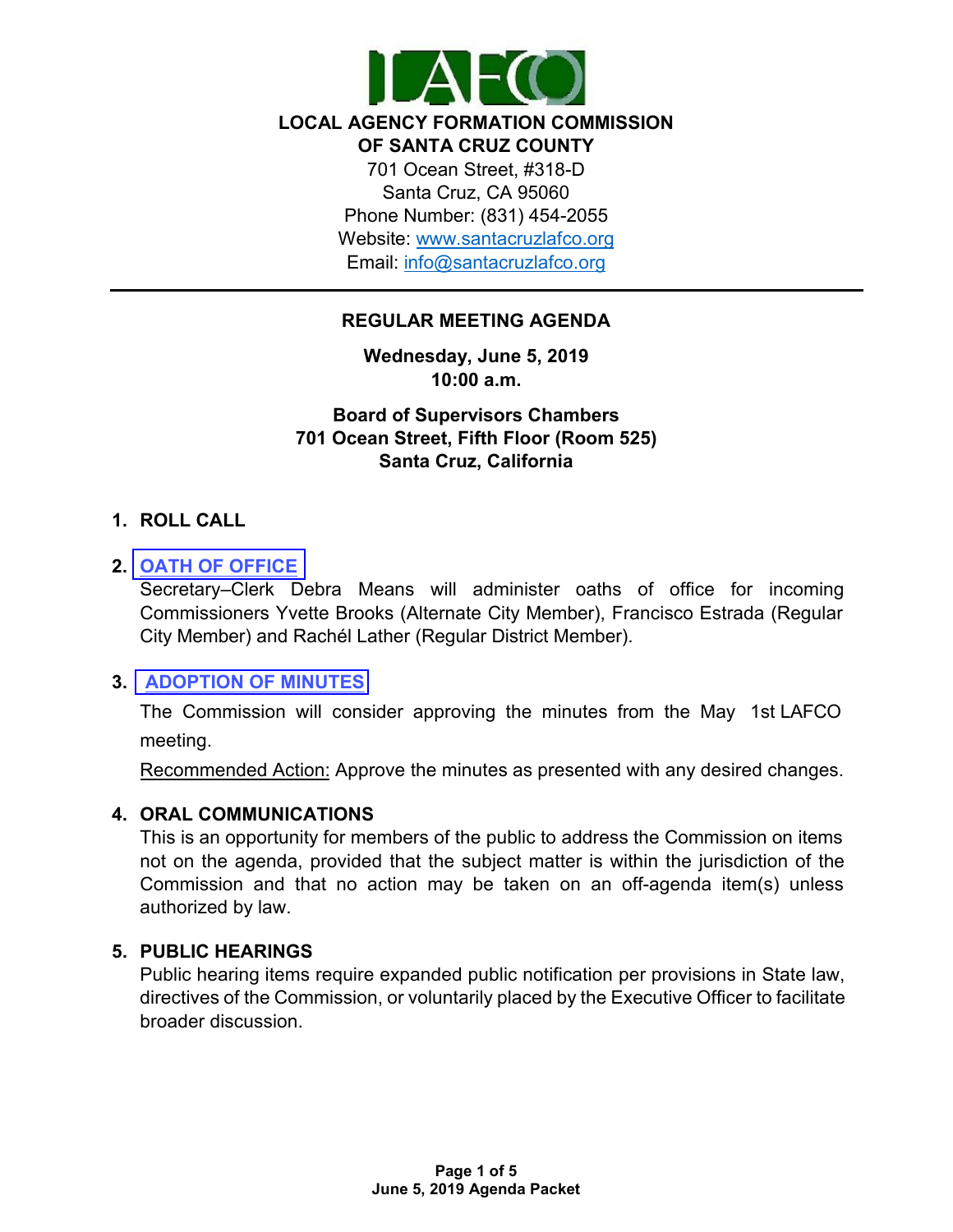# **a. Service and [Sphere Review](https://www.santacruzlafco.org/wp-content/uploads/2019/05/5a.0-CSA-3-Staff-Report-WEB-1.pdf) for County Service Area 3**

The Commission will consider the adoption of the municipal service review and sphere of influence study for County Service Area 3 (Aptos Seascape). This item was previously considered on May 1st and continued to June 5th for additional information.

# Recommended Actions:

- 1) Find that pursuant to Section 15061(b)(3) of the State CEQA Guidelines, LAFCO determined that the sphere of influence review is not subject to the environmental impact evaluation process because it can be seen with certainty that there is no possibility that the activity in question may have a significant effect on the environment and the activity is not subject to CEQA;
- 2) Determine, pursuant to Government Code Section 56430, the Local Agency Formation Commission of Santa Cruz County is required to conduct a service review before, or in conjunction with an action to establish or update a sphere of influence;
- 3) Determine, pursuant to Government Code Section 56425, the Local Agency Formation Commission of Santa Cruz County is required to develop and determine a sphere of influence for County Service Area 3, and review and update, as necessary; and
- 4) Adopt the 2019 Service and Sphere Review for County Service Area 3.

# **b. Service and Sphere Review for County [Service Area 57](https://www.santacruzlafco.org/wp-content/uploads/2019/06/5b.0-CSA-57-Staff-Report-WEB1.pdf)**

The Commission will consider the adoption of the municipal service review and sphere of influence study for County Service Area 57 (Woods Cove). This item was previously considered on May 1st and continued to June 5th for additional information.

Recommended Actions:

- 1) Find that pursuant to Section 15061(b)(3) of the State CEQA Guidelines, LAFCO determined that the sphere of influence review is not subject to the environmental impact evaluation process because it can be seen with certainty that there is no possibility that the activity in question may have a significant effect on the environment and the activity is not subject to CEQA;
- 2) Determine, pursuant to Government Code Section 56430, the Local Agency Formation Commission of Santa Cruz County is required to conduct a service review before, or in conjunction with an action to establish or update a sphere of influence;
- 3) Determine, pursuant to Government Code Section 56425, the Local Agency Formation Commission of Santa Cruz County is required to develop and determine a sphere of influence for County Service Area 57, and review and update, as necessary; and
- 4) Adopt the 2019 Service and Sphere Review for County Service Area 57.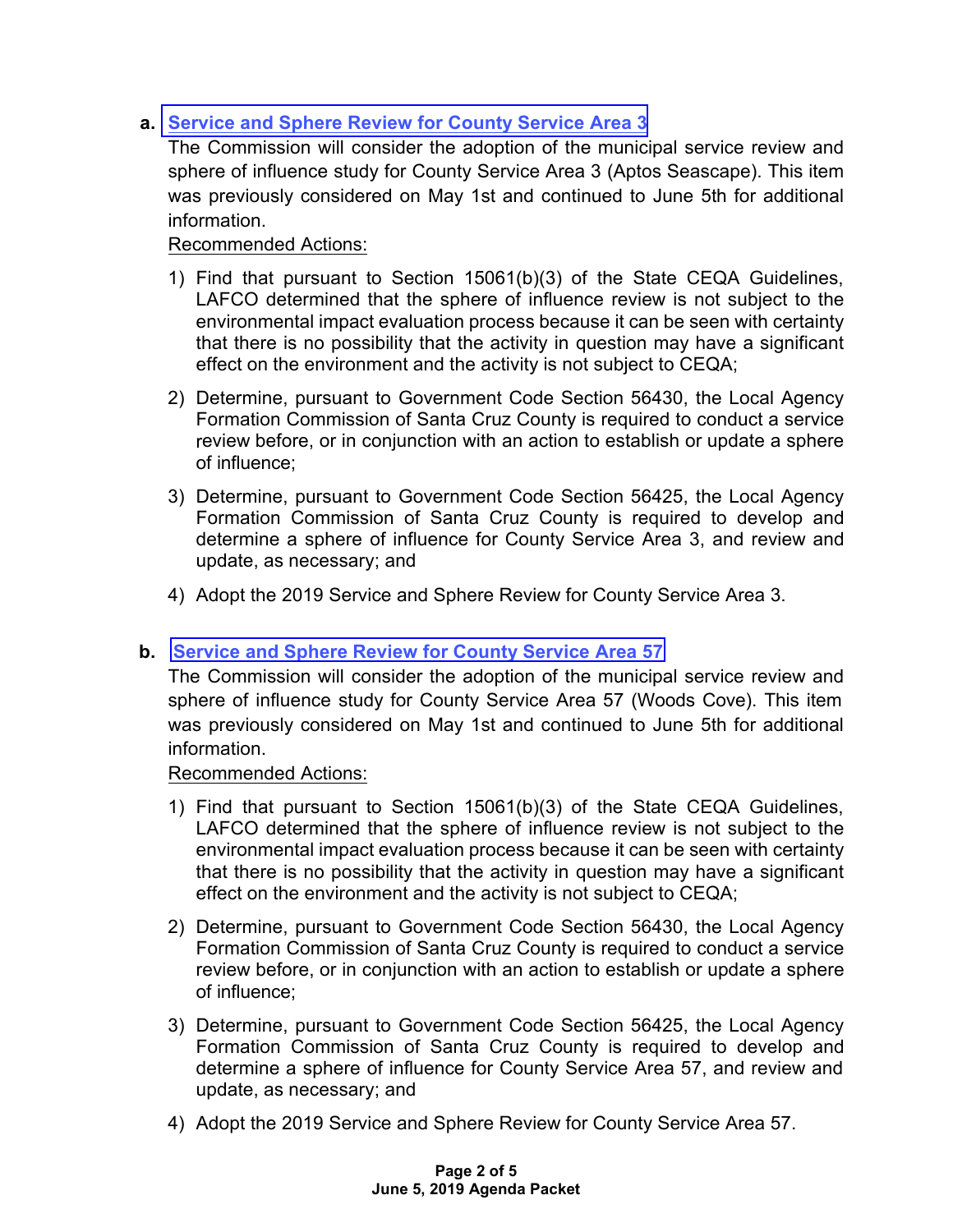# **6. OTHER BUSINESS**

Other business items involve administrative, budgetary, legislative, or personnel matters and may or may not be subject to public hearings.

# **a. [Legislative Update](https://www.santacruzlafco.org/wp-content/uploads/2019/05/6a.0-Leg-Update-Staff-Report-WEB.pdf)**

The Commission will receive a status update on LAFCO-related legislation. Recommended Actions:

- 1) Receive the Executive Officer's report;
- 2) Take a "Support" position on AB 1822;
- 3) Take an "Oppose" position on AB 600; and
- 4) Direct the Executive Officer to submit letters declaring the Commission's position to each respective bill's author.

# **b. [CALPERS Side](https://www.santacruzlafco.org/wp-content/uploads/2019/05/6b.0-Pension-Payment-Staff-Report-WEB-rev.pdf) Fund**

The Commission will consider approving an additional payment to LAFCO's Side Fund under CALPERS.

Recommended Actions:

- 1) Receive the Executive Officer's report; and
- 2) Direct an additional one-time payment of \$10,000 to the CALPERS Side Fund.

## **c. [Employee Performance Evaluation](https://www.santacruzlafco.org/wp-content/uploads/2019/05/6c.0-Salary-Increase-Staff-WEB-FINAL.pdf)**

The Commission will consider adjusting staff's salary based on the annual performance evaluation.

## Recommended Actions:

- 1) Receive the Executive Officer's report; and
- 2) Adopt a resolution approving a salary increase for LAFCO's Secretary-Clerk.

## **d. [Special District](https://www.santacruzlafco.org/wp-content/uploads/2019/05/6d.0-SDRMA-Staff-Report-WEB.pdf) Risk Management Authority Election Process**

The Commission will consider electing up to three candidates for the seats available on SDRMA Board of Directors.

Recommended Actions:

- 1) Receive the Executive Officer's report; and
- 2) Adopt a resolution electing up to three candidates for the SDRMA election.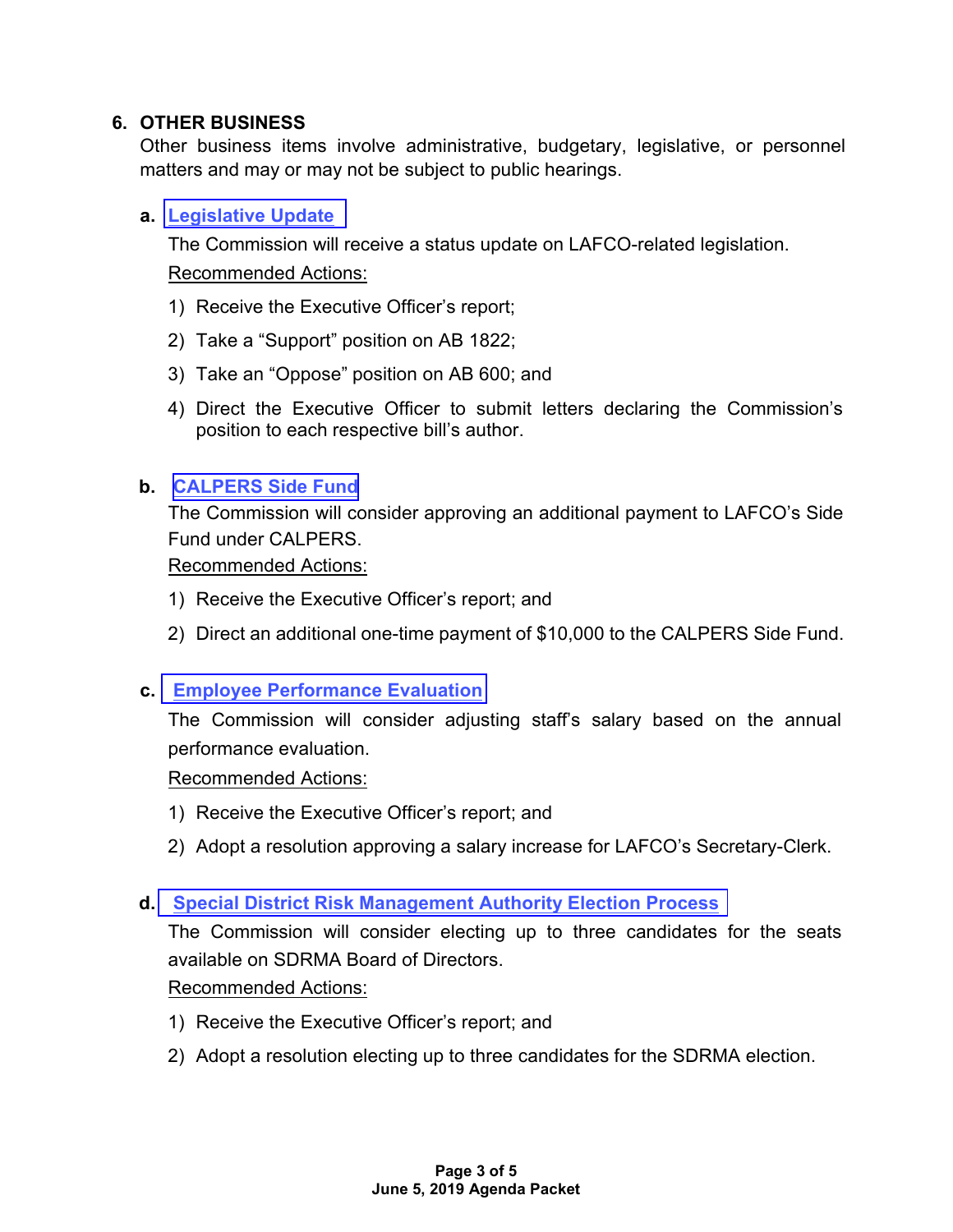**e. Resolution of [Appreciation for](https://www.santacruzlafco.org/wp-content/uploads/2019/06/6e.1-Attachment-Res.-of-Appreciation-Brooke-Miller1-1.pdf) Legal Counsel T. Brooke Miller**

The Commission will consider the adoption of a resolution of appreciation for Legal Counsel T. Brooke Miller's five years of service on LAFCO.

Recommended Action: Adopt Resolution and receive presentation by Chair Jim Anderson.

#### **f. Status of [Active Proposals](https://www.santacruzlafco.org/wp-content/uploads/2019/05/6f.0-Status-of-Proposals-Staff-Report-FINAL.pdf)**

The Commission will receive an update on active proposals as well as other related matters pending before LAFCO.

Recommended Action: Receive and file report.

#### **7. WRITTEN CORRESPONDENCE**

None

#### **8. [PRESS ARTICLES](https://www.santacruzlafco.org/wp-content/uploads/2019/05/8a.0-Press-Articles-Staff-Report-WEB1.pdf)**

LAFCO staff monitors local newspapers, publications, and other media outlets for any news affecting the county, cities, districts, and communities in Santa Cruz County. Articles are presented to the Commission on a periodic basis.

#### **a. Press Articles during the Months of April and May**

The Commission will receive an update on recent news occurring around the county and throughout California.

Recommended Action: Receive and file report.

#### **9. COMMISSIONERS' BUSINESS**

This is an opportunity for Commissioners to comment briefly on issues not listed on the agenda, provided that the subject matter is within the jurisdiction of the Commission. No discussion or action may occur or be taken, except to place the item on a future agency if approved by Commission majority. The public may address the Commission on these informational matters.

#### **10. ADJOURNMENT**

LAFCO's next regular meeting is scheduled for Wednesday, August 7, 2019 at 10:00 a.m.

#### **ADDITIONAL NOTICES:**

#### Campaign Contributions

State law (Government Code Section 84308) requires that a LAFCO Commissioner disqualify herself or himself from voting on an application involving an "entitlement for use" (such as an annexation or sphere amendment) if, within the last twelve months, the Commissioner has received \$250 or more in campaign contributions from an applicant, any financially interested person who actively supports or opposes an application, or an agency (such as an attorney, engineer, or planning consultant) representing an applicant or interested participant. The law also requires any applicant or other participant in a LAFCO proceeding to disclose the amount and name of the recipient Commissioner on the official record of the proceeding.